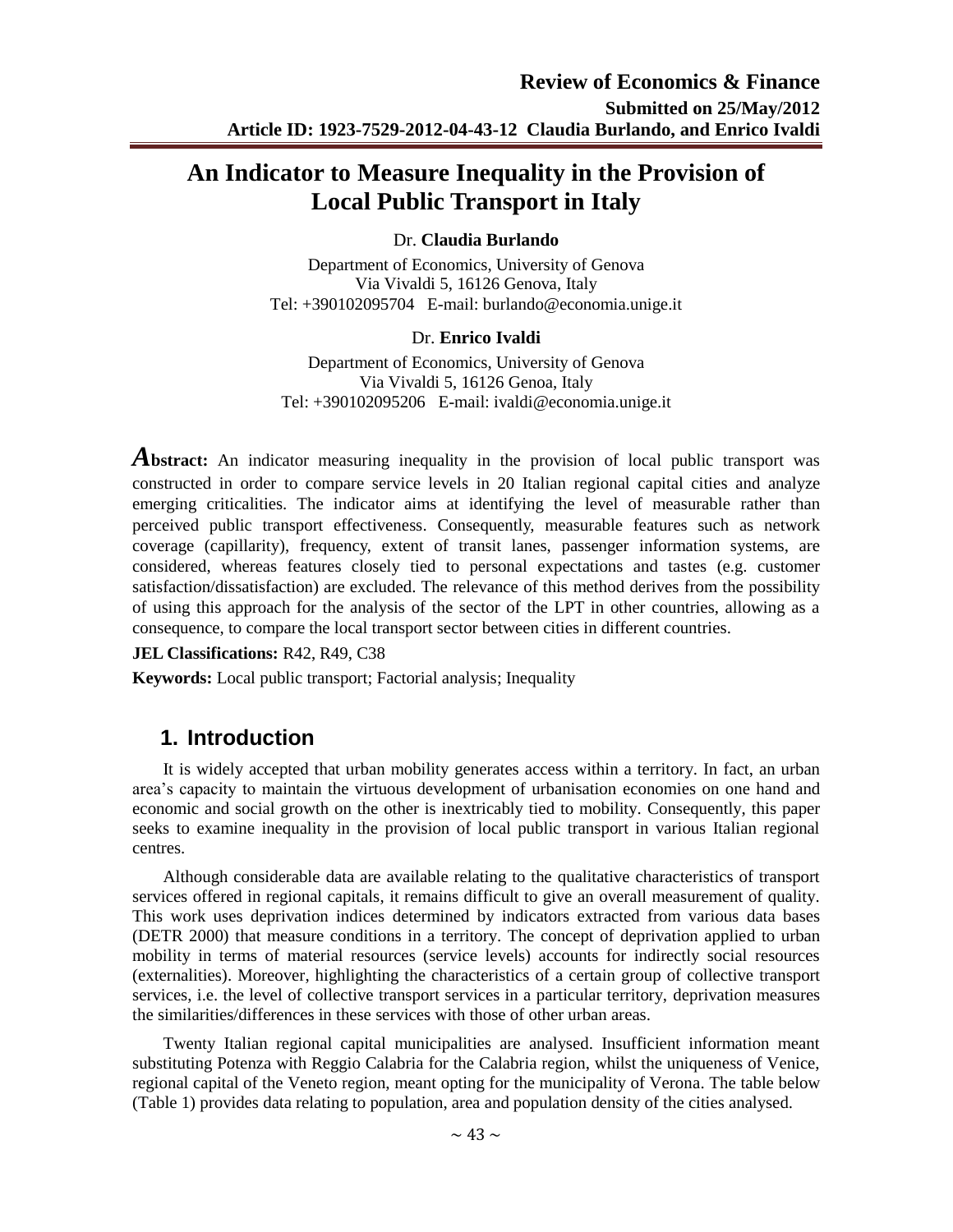| Regional centre | Number of inhabitants<br>(in thousands) | Area<br>(in km <sup>2</sup> ) | Density<br>(in thousands / $km^2$ ) |  |
|-----------------|-----------------------------------------|-------------------------------|-------------------------------------|--|
| Rome            | 2744                                    | 1285                          | 2.135                               |  |
| Milan           | 1307                                    | 182                           | 7.181                               |  |
| <b>Naples</b>   | 963                                     | 117                           | 8.231                               |  |
| Turin           | 910                                     | 130                           | 7.000                               |  |
| Palermo         | 656                                     | 159                           | 4.126                               |  |
| Genoa           | 610                                     | 244                           | 2.500                               |  |
| Bologna         | 377                                     | 141                           | 2.674                               |  |
| Florence        | 369                                     | 102                           | 3.618                               |  |
| Bari            | 320                                     | 116                           | 2.759                               |  |
| Verona          | 264                                     | 207                           | 1.275                               |  |
| Trieste         | 206                                     | 84                            | 2.452                               |  |
| Reggio Calabria | 186                                     | 236                           | 0.788                               |  |
| Perugia         | 167                                     | 450                           | 0.371                               |  |
| Cagliari        | 157                                     | 85                            | 1.847                               |  |
| Trento          | 116                                     | 158                           | 0.734                               |  |
| Ancona          | 103                                     | 124                           | 0.831                               |  |
| L'Aquila        | 73                                      | 467                           | 0.156                               |  |
| Potenza         | 69                                      | 174                           | 0.397                               |  |
| Campobasso      | 51                                      | 56                            | 0.911                               |  |
| Aosta           | 35                                      | 21                            | 1.667                               |  |

**Table 1.** Inhabitants, Area, and Density

**Source:** Istat (Italian Statistics Institute) data at 1st January 2010.

The variables used, referred to 2010, data availability permitting, were identified in order to compare the urban areas under analysis in terms of their local public transport services. The analysis concentrates on what we term the "technical" effectiveness of the service, i.e. qualitative levels that can be measured objectively rather than perceived levels of effectiveness that cannot. The technical quality of the service is therefore examined along with aspects such as quantity and costs to the extent that these are components of quality. With regards to the technical quality of service provided, the following variables are, for instance, analysed: fleet age, frequency, speed and capillarity of service, passenger information systems, etc.; quantitative variables impacting quality include the number of vehicles, staff levels, place-km produced, appropriately weighted, etc.; cost analysis addresses both costs charged directly to users (fares, season tickets) as well as indirect costs by way of variables such as staff, raw material and fuel costs, which determine indirectly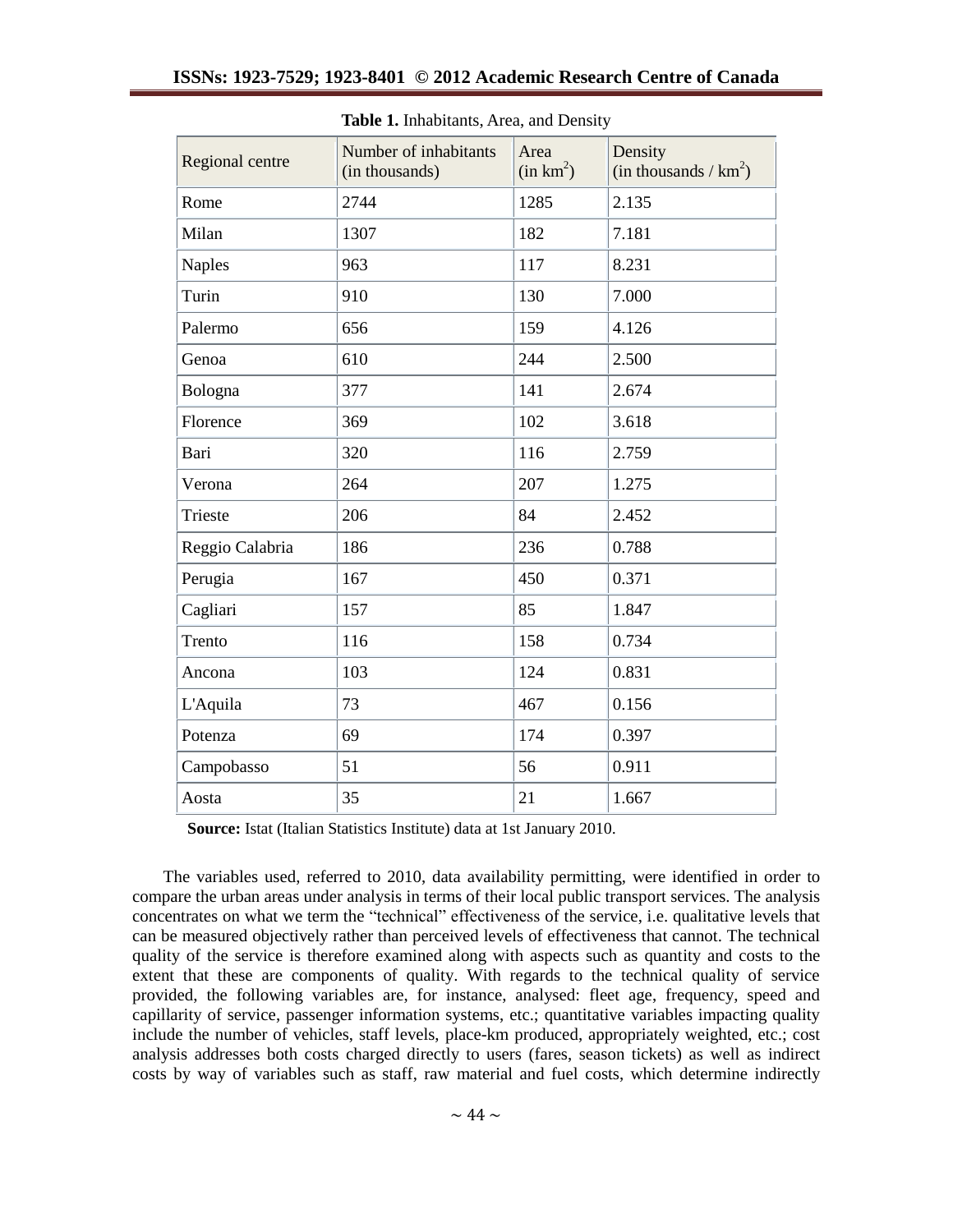whether the transport operator can divert part of funding towards the maintenance/improvement of service levels rather than solely to covering budget shortfalls.

The index can be calculated in a variety of ways that range from the construction of an additive index based on a generally unweighted summary measure of partial variables (Townsend *et al.*  1988; Carstairs, Morris 1991; Forrest, Gordon 1991; Benach, Yasui 1999; Cadum *et al.* 1999; Valerio, Vitello 2000; Hales *et al.* 2003; Testi *et al.* 2005; Ivaldi, Testi, 2010; Testi, Ivaldi 2011) to factor analyses. We use both measures and compare results using the Spearman correlation coefficient.

In addition, to test the validity of the index proposed, for each municipality the test variable "passengers transported/network length ratio" was used. This test variable in fact represents a possible proxy for the technical quality of the service as indications regarding preferences for collective transport rather than other alternatives (e.g. by car or on foot) are correlated to satisfaction levels and therefore the technical quality of the service.

However, this test variable has a possible drawback as overcrowding of buses or trains will be considered positively. The negative impact deriving from this limit nevertheless is contained given the fact that the use of cars in urban areas has risen in recent years with a subsequent fall in demand for public transport tracked by substantial stability in service supply levels. It follows that the average level of overcrowding during a day is contained<sup>1</sup>. A lack of data led to the exclusion of surveys aimed at assessing the level of customer satisfaction (which nevertheless generate subjective data) or the extent of car usage in urban areas, both of which may have determined alternative proxies.

Index results are grouped into three classes, determined on the basis of the standard deviation, in order to discriminate among different levels of the indicator (Jarman 1983; Townsend 1987; Ivaldi 2005; Ivaldi, Testi 2010). The analysis was carried out in three steps:

- 1. selection of indicators suitable to measure the effectiveness or technical quality of local public transport services in the regional centres chosen;
- 2. collection of data required for the construction of the indicators selected;
- 3. construction of the deprivation index and, in order to test the validity of the index proposed, use of a weighted test variable.

The results obtained allow us to identify urban areas with qualitatively lower levels of local public transport. This is followed by analysis of the findings and a discussion of their implications on transport policy.

## **2. Materials and Methods**

<u>.</u>

In attempting to provide a quantitative evaluation of inequalities in local public transport services and bearing in mind the multiplicity of variables available that can offer a measurement of these services, it is important to recognise the difficulty in obtaining robust conclusions from one measure, which may be influenced by a variety of environmental and social factors. Consequently, the measurement of inequality in local public transport services we propose is based on a set of variables or partial indicators that conserve their multidimensional characteristics. The index therefore is constructed on the basis of currently available statistics released by local transport operators rather than those produced by *ad hoc* surveys on customer satisfaction. This approach has two advantages: first, the avoidance of additional costs and, second, the possibility of updating

 $1$  The contained level of overcrowding emerges from direct interviews with the transport companies examined in this study.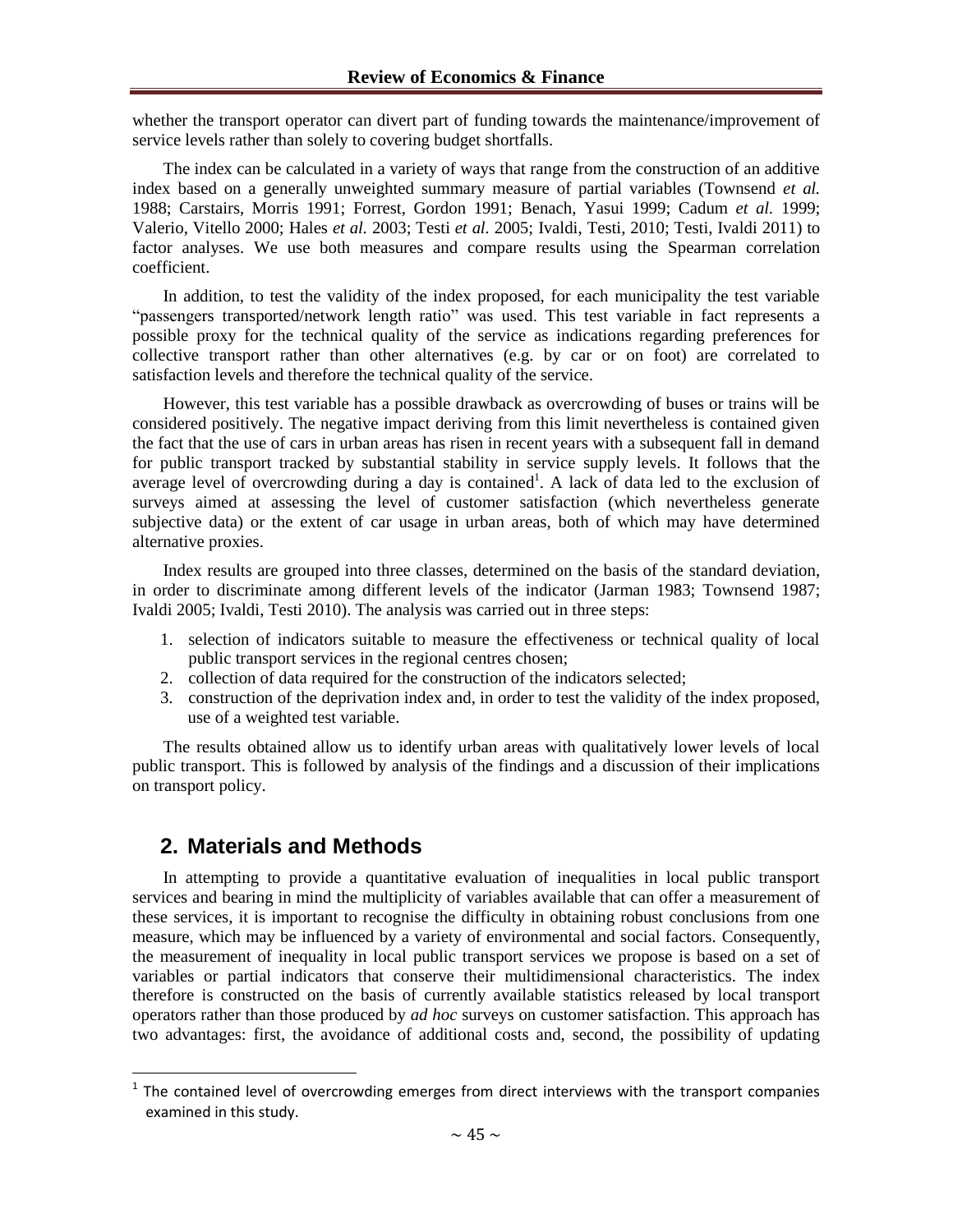indices simply and continuously by basing decisions on objective and transparent data (Jarman 1983; Gordon, Pantazis 1997) provided directly by local transport operators.

A number of solutions have been developed which attempt to identify the most appropriate variables to be included in an index. The choice, however, is conditioned both by data availability and the specific aims of the index constructed (Noble *et al.* 2003; Jarman 1983; Carstairs, Morris 2000; Grasso 2002; Valerio, Vitullo 2000; Dasgupta 1999; Whelan *et al.* 2010). In the present case, after having eliminated those variables that were either incomplete or inherently unreliable, we analysed the remaining variables and identified those found on the same variable test component (Ivaldi 2005).

In order to continue with the construction of the index, it has to be decided how the indicators selected are to be combined. By far the most common approach (Jarman 1983; Townsend *et al.* 1988; Carstairs, Morris 1991; Forrest, Gordon 1993) is an additive index where a number of partial indicators are added up to produce a summary measure. This index is generally unweighted (Jarman 1983; Townsend *et al.* 1988; Carstairs, Morris 1991; Carstairs 2000; Testi, Ivaldi 2009; DETR 2000) as only in few cases are variables accorded a weight and these mostly based on exogenous judgements offered by experts (Jarman 1983) or other subjective criteria grounded on qualitative judgements rather than on objective quantitative techniques.

When variables are expressed in different units of measurement, as in the present case, before being added up they are standardised in order to avoid assigning a greater weight to one variable rather than to another (Jarman 1983; Townsend *et al.* 1988; Carstairs, Morris 1991; Testi, Ivaldi 2009; Ivaldi, Testi 2010). If initial distribution is non-normal, the variables are transformed (Osborne 2002) in particular to reduce distribution asymmetry (Bland, Altman 1996). An additive index is then produced by adding up the unweighted component variables, calculating the corresponding Z scores by subtracting from each observation the average value of the observations and dividing the result by the corresponding standard deviation (Ivaldi, Testi 2010). Due to initial non normal distribution, prior to standardisation a Box-Cox transformation was used on each variable to yield an approximately normal distribution (Box, Cox 1964). The Box-Cox power transformations are given by:

$$
x(\lambda) = (x^{\lambda} - 1)/\lambda \quad \lambda \neq 0;
$$
  
 
$$
x(\lambda) = \ln(x) \qquad \lambda = 0
$$

where the value of the parameter  $\lambda$  is selected by maximising the log-likelihood where the value of the parameter  $\lambda$  is set<br>
function  $f(x, \lambda) = -n/2 \ln(\sigma_{X(\lambda)}^2) + (\lambda - 1) \sum_{i=1}^n \ln(x_i)$ he value of the parameter  $\lambda$  is selected by maximising the log-likelihood<br>  $f(x, \lambda) = -n/2\ln(\sigma_{X(\lambda)}^2) + (\lambda - 1)\sum_{i=1}^n \ln(x_i)$ , obtained by the vector of data observations  $X = x_1, x_2, \ldots, x_n$ .

A factor analysis can also be adopted (Stevens 1986, Dillon, Goldstein 1984) which provides a certain degree of stability in the index produced. In this case the index value is the factor score, which represents the position of each reference unit on the representation space identified by the factor extracted, which simplifies the information contained in the partial indicators.

The indicators obtained are compared by means of a variable test to estimate the goodness of the variable indicator. In our study, we use the ratio of number of passengers transported to network length as a possible approximate of customer satisfaction and therefore the technical quality of collective transport services.

The effectiveness of the indices is measured by calculating the value of the Pearson correlation coefficient between the indicators and variable test.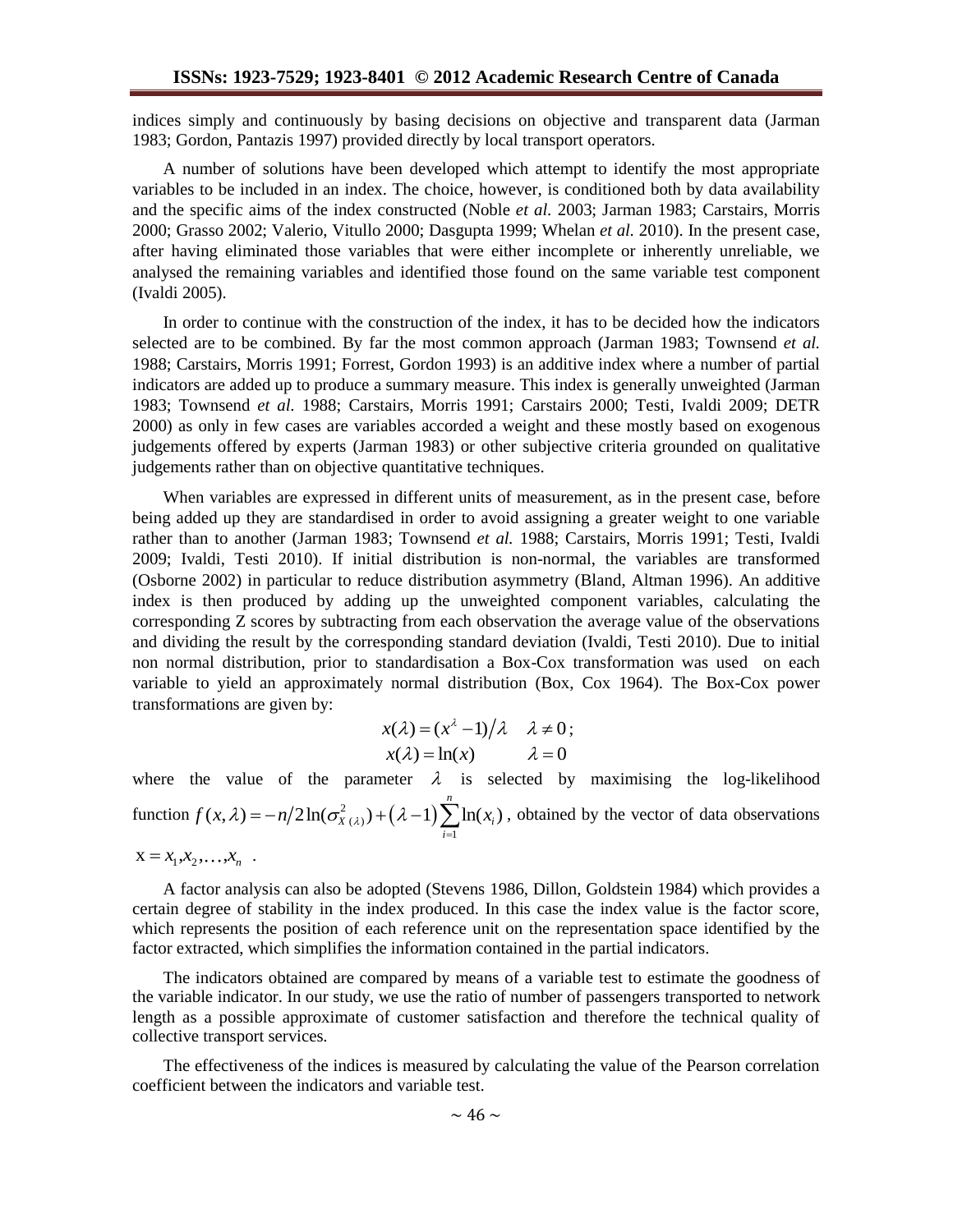As regards the division of the cities under examination into groups, homogenous groupings can be used (Carstairs 2000). In order to identify classes and discriminate amongst different levels of inequality, the literature suggests either breaking down the distribution of indices on the basis of parameters (Carstairs *et al.* 1991), or alternatively using population deciles (Jarman 1984; Townsend *et al.* 1988; Cadum *et al.*1999). When a comparison between different index types is required, as in the present case, a parameter-based approach that maintains the discriminatory characteristics of distribution is recommended (Carstairs 2000).

Therefore, index distribution was divided into three classes, with class 1 identifying the cities with the highest indicator.

## **3. Results**

<u>.</u>

A total of 29 variables emerged, although some of these were excluded due to a lack of data (e.g. punctuality/delays, vehicle saturation, off-peak frequency). The following 16 variables were inserted in the initial factor analysis: average number of employees/network length; average number of vehicles in service/network length; vehicle-km produced; number of vehicles registered in the past 5 years/network length; average commercial speed; protected (e.g. bus lanes) network length/network length; total personnel costs/network length; total fuel costs/network length; total raw material and maintenance costs/network length; peak service frequency (in minutes); hourly standard fare rate; number of place-km produced; number of passenger information panels per stop/total number of stops; cost of monthly season ticket; number of stops/network length; average fleet age.

To reduce distortions deriving from the differences in network sizes, size-related variables were compared to network length before carrying out an analysis of the principal components. Subsequent extraction and rotation algorithm tests revealed stability of the components extracted as well as the particular effectiveness of the Varimax rotation method (Kaiser 1958).

The exploratory factor analysis produced 4 variables placed on the first factor in addition to the test variable: vehicle-km produced; number of vehicles registered in the past 5 years/network length; average number of employees/network length; average number of vehicles in service/ network length (table 2).

These are movement-related variables<sup>2</sup>. It may said that service quality levels derive from service quantity in that these variables are indirectly linked to network capillarity and journey times. These variables are, however, less subject to subjectivity on the part of questionnaire respondents and therefore correctly placed in the first factor. Variables referring to speed and frequency are inevitably more difficult to be collected by transport operators in an objective and symmetric way, which in turn makes inter-firm comparisons difficult. However, data relating to vehicles km, number of vehicles registered in the last five years, average number of employees, average number of vehicles in service are less exposed to respondent subjectivity. Needless to say, data supplied by operators is regarded as "true and fair" and not intentionally false or misleading (alas, in some cases we were forced to eliminate a variable from our analysis when it was clear that data supplied was not reliable). Surprisingly, the variable "places km produced" appears in the fourth factor rather than in the first as predicted.

Three of the five variables placed in the second factor (total personnel costs/network length; total fuel costs/network length; raw material and maintenance costs/network length) are clearly linked, being fundamental business cost related data. They are consequently correctly correlated with each other and equally correctly not placed on the first factor as this is the factor most

 $2$  With the exception of the variable 'places km produced', which is placed in the fourth factor.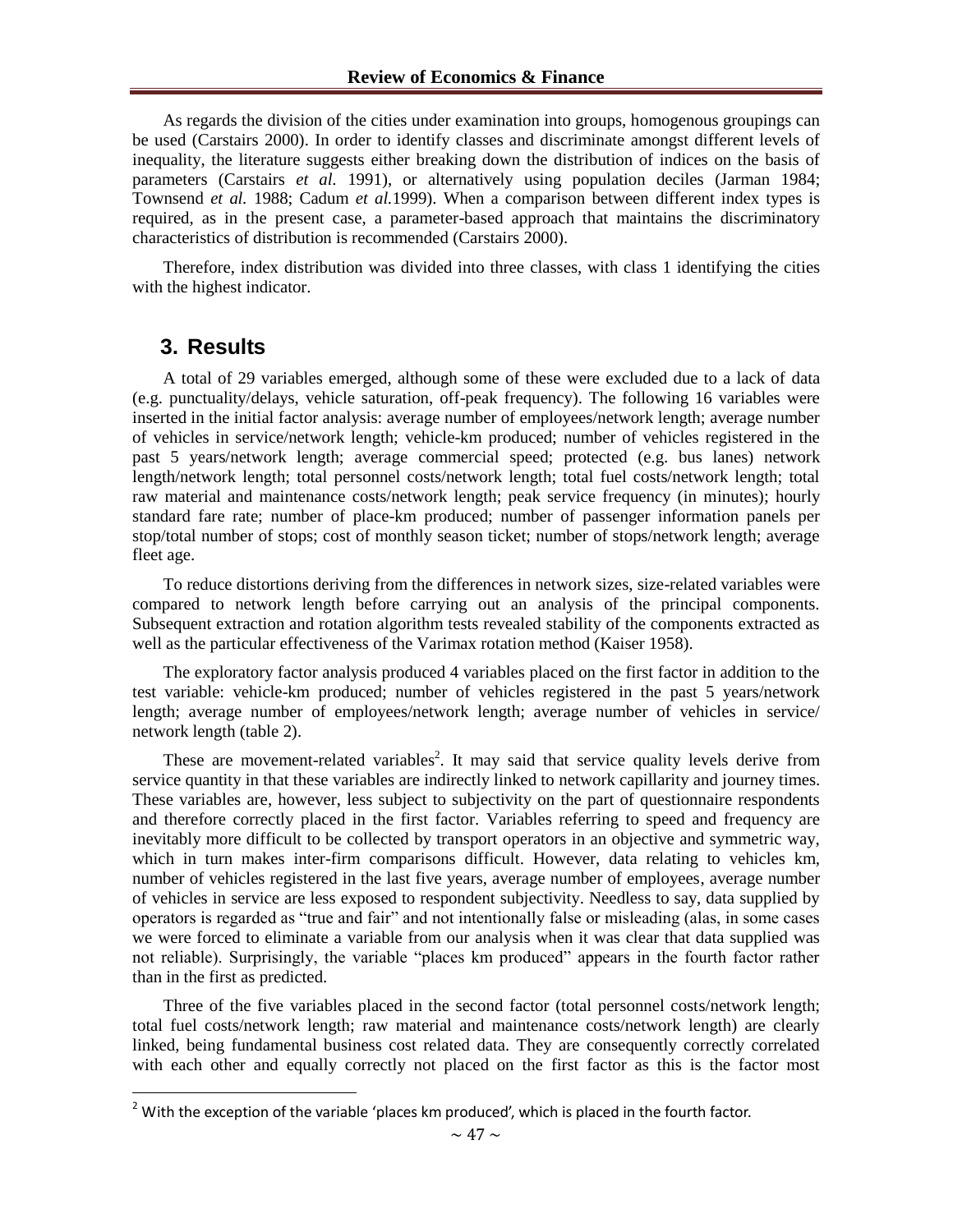representative of technical quality. In this case we can see how, having inserted also business cost related data, such data are correctly correlated with each other but, being placed on a factor different from the first, they are not representative of technical quality.

|                                                    | <b>Components</b> |          |          |          |
|----------------------------------------------------|-------------------|----------|----------|----------|
| Items                                              |                   | 2        | 3        | 4        |
| Vehicles km produced                               | 0.859             | $-0.202$ | 0.006    | 0.101    |
| Number of vehicles registered in last 5            | 0.819             | $-0.178$ | 0.079    | $-0.052$ |
| years/network length                               |                   |          |          |          |
| Number of passengers carried/network length        | 0.816             | $-0.255$ | 0.404    | $-0.053$ |
| <b>VARIABLE TEST</b>                               |                   |          |          |          |
| Average number of employees/network length         | 0.684             | $-0.232$ | 0.613    | 0.117    |
| Number of vehicles in service/network length       | 0.677             | $-0.203$ | 0.628    | 0.163    |
| Total personnel costs/network length               | $-0.123$          | 0.918    | $-0.295$ | $-0.147$ |
| Total fuel costs/network length                    | $-0.146$          | 0.905    | $-0.314$ | $-0.163$ |
| Raw material and maintenance costs/network length  | $-0.183$          | 0.869    | $-0.326$ | $-0.164$ |
| Peak service frequency (minutes)                   | $-0.280$          | 0.721    | 0.511    | $-0.053$ |
| Hourly standard fare                               | 0.242             | $-0.612$ | 0.096    | $-0.213$ |
| Number of stops/network length                     | 0.175             | $-0.168$ | 0.795    | $-0.022$ |
| Monthly season ticket (in Euros)                   | $-0.079$          | $-0.285$ | 0.747    | 0.215    |
| Length of protected network (in km)/network length | 0.367             | $-0.163$ | 0.696    | 0.251    |
| Average commercial speed (in km/h)                 | $-0.476$          | 0.124    | $-0.618$ | $-0.126$ |
| Number of places km produced                       | 0.055             | $-0.143$ | $-0.012$ | 0.909    |
| Number of passenger information panels at stops/   | 0.096             | 0.004    | 0.256    | 0.857    |
| number of stops                                    |                   |          |          |          |
| Average fleet age                                  | 0.341             | 0.022    | $-0.302$ | $-0.365$ |

**Table 2.** Exploratory factor analysis - Rotated Component Matrix(a)

**Notes:** Extraction Method: Principal Component Analysis.

Rotation Method: Varimax with Kaiser Normalization. - a Rotation converged in 7 iterations.

The variables expressed in the third factor are number of stops/network length; cost of monthly season ticket; protected network length/network length; average commercial speed, whilst those in the fourth factor are number of place-km produced; number of passenger information panels per stop/total number of stops; average fleet age. Despite being closely linked to the technical effectiveness of the service offered, these variables do not appear in the first factor owing to the higher degree of subjectivity in the answers. In order to discover the reasons for this, interviews and in some cases visits to the operators in question were carried out, which revealed that the methods of extracting data varied from operator to operator. As a result, comparison between variables was not possible. The principal differences in data extraction amongst operators regarded: commercial speed; the role and measurement of passenger information systems at stops, which in some cases included those either no longer activated or currently under construction; the role and measurement of the protected network, which in some cases included the entire transport network in kilometers instead of the distance in kilometers effectively protected, e.g. bus lanes.

Priority in the choice of variables to be used in the indicator should be given to those that appear in the first component and which have a positive value (Ivaldi 2005). It should be observed how these four variables represent those with reduced subjective content and which therefore have the greatest degree of homogeneousness with each other from operator to operator.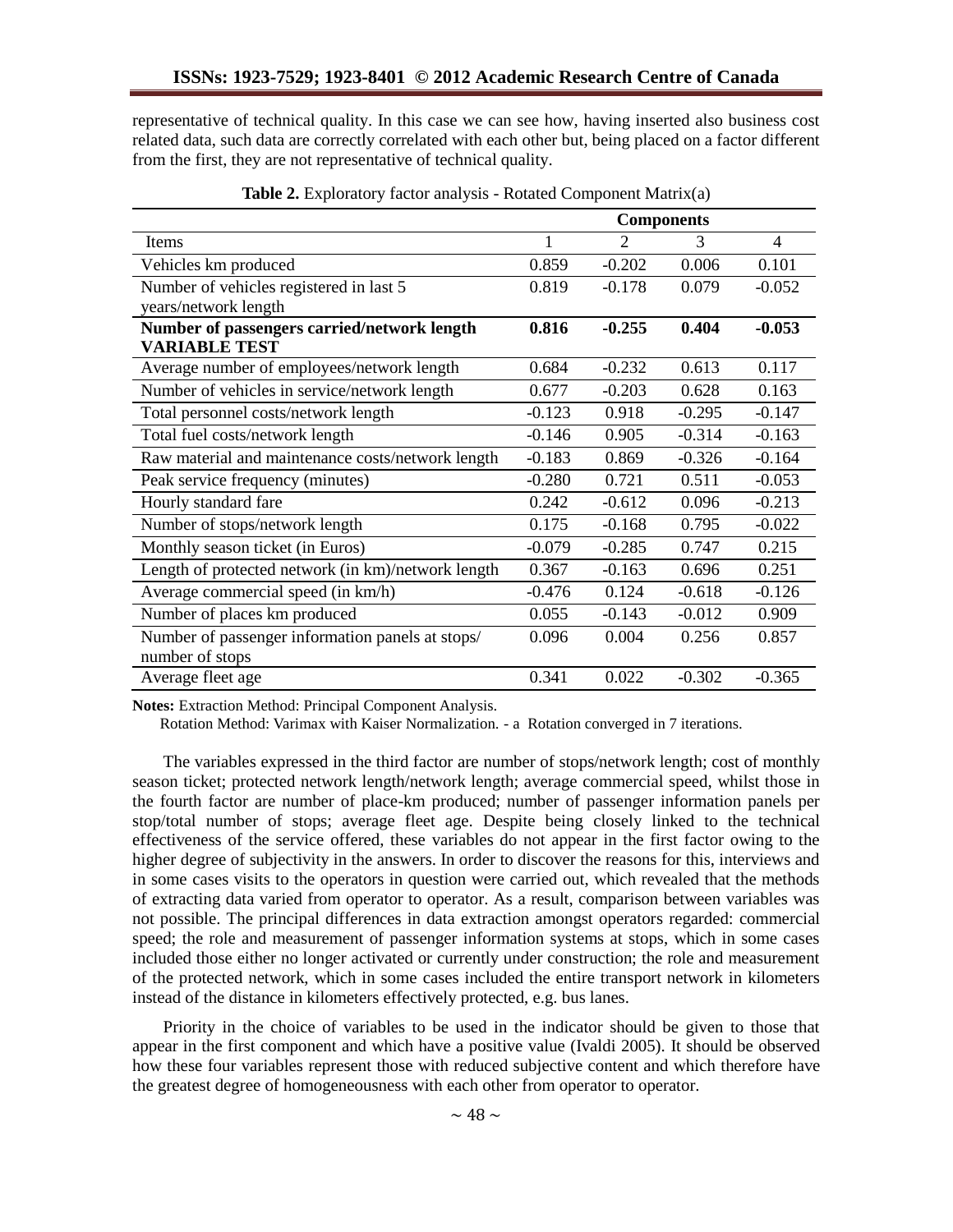The index therefore is made up of the following variables: vehicle km produced; number of vehicles registered in the last five years/network length; average number of employees/network length; number of vehicles in service/network length. The index was calculated firstly by using an additive measure that added the variables up. As we have seen, owing to the lack of homogeneousness in the way the variables are measured, the variables were standardized. The z-score for each variable was therefore calculated, obtained by subtracting from each observation the average value of distribution and dividing the result by its standard deviation. The overall index is made up as a result by the sum of the four unweighted z-scores.

Table 3 illustrates the index of inequality in local public transport for each regional centre.

The index has a zero average and standard deviation of 4.19; this value is due to correlation amongst the variables making up the index. As expected, the distribution of the indicator is not perfectly normal with a degree of positive asymmetry (Pearson's asymmetry index: 0.92).

By using a factor analysis of the variables

|                 | <b>Additive</b> | <b>Factor</b> |  |
|-----------------|-----------------|---------------|--|
| City            | index           | index         |  |
| Milan           | 9.96            | 2.25          |  |
| Rome            | 6.57            | 1.52          |  |
| <b>Naples</b>   | 5.49            | 1.38          |  |
| Palermo         | 4.59            | 1.10          |  |
| Bologna         | 4.12            | 0.93          |  |
| Turin           | 2.29            | 0.53          |  |
| Verona          | $-0.17$         | 0.01          |  |
| Genoa           | $-0.42$         | $-0.10$       |  |
| Trieste         | $-0.47$         | $-0.11$       |  |
| Florence        | $-1.17$         | $-0.28$       |  |
| Ancona          | $-1.63$         | $-0.37$       |  |
| Cagliari        | $-2.42$         | $-0.56$       |  |
| Bari            | $-2.84$         | $-0.66$       |  |
| Trento          | $-2.92$         | $-0.69$       |  |
| Reggio Calabria | $-3.88$         | $-0.92$       |  |
| L'aquila        | $-4.04$         | $-0.94$       |  |
| Aosta           | $-4.14$         | $-0.97$       |  |
| Perugia         | $-4.32$         | $-1.02$       |  |
| Campobasso      | $-4.61$         | $-1.08$       |  |

**Table 3.** Index of inequality in local public transport

previously extracted, it is possible to have an alternative measure of comparison with the additive index that produces as an index of inequality the factor score, which represents the position of each regional capital in the space of representation identified by the factor extracted, which in turn synthesises information taken from the partial indicators (Ivaldi 2005; Michelozzi *et al.* 1999). This indicator shows positive asymmetry (Pearson's asymmetry index: 0.76, zero average and a standard deviation of 0.97.

The index constructed using a factor analysis confirmed the findings produced by the additive measure. Sensitivity analysis reveals that the two methods used in variable selection and index construction produce practically identical results. An indication of this is how factor index and additive index ranks coincide, with the Spearman test producing a correlation coefficient of value 1. Indicator validation however is required. The measure chosen to do this was that provided by the variable "number of passengers transported/network length". Both indicators recorded a Pearson value of 91%. In both cases, the indicator proposed presents therefore a high degree of correlation (near the maximum value it can have) with the measure of service use.

In table 4 and figure 1, the regional capitals are grouped into 3 homogeneous classes on the basis of the standard deviation of the distribution of the indicator. To identify three homogeneous categories, the value  $+2/3\sigma$  was used as cut off. The analysis was carried out using the additive index but similar results are obtained, albeit with fewer extreme classes, using a factor index.

The classes identify different levels of technical quality which, in turn, distinguish three classes, with class 1 identifying the cities with the highest service levels.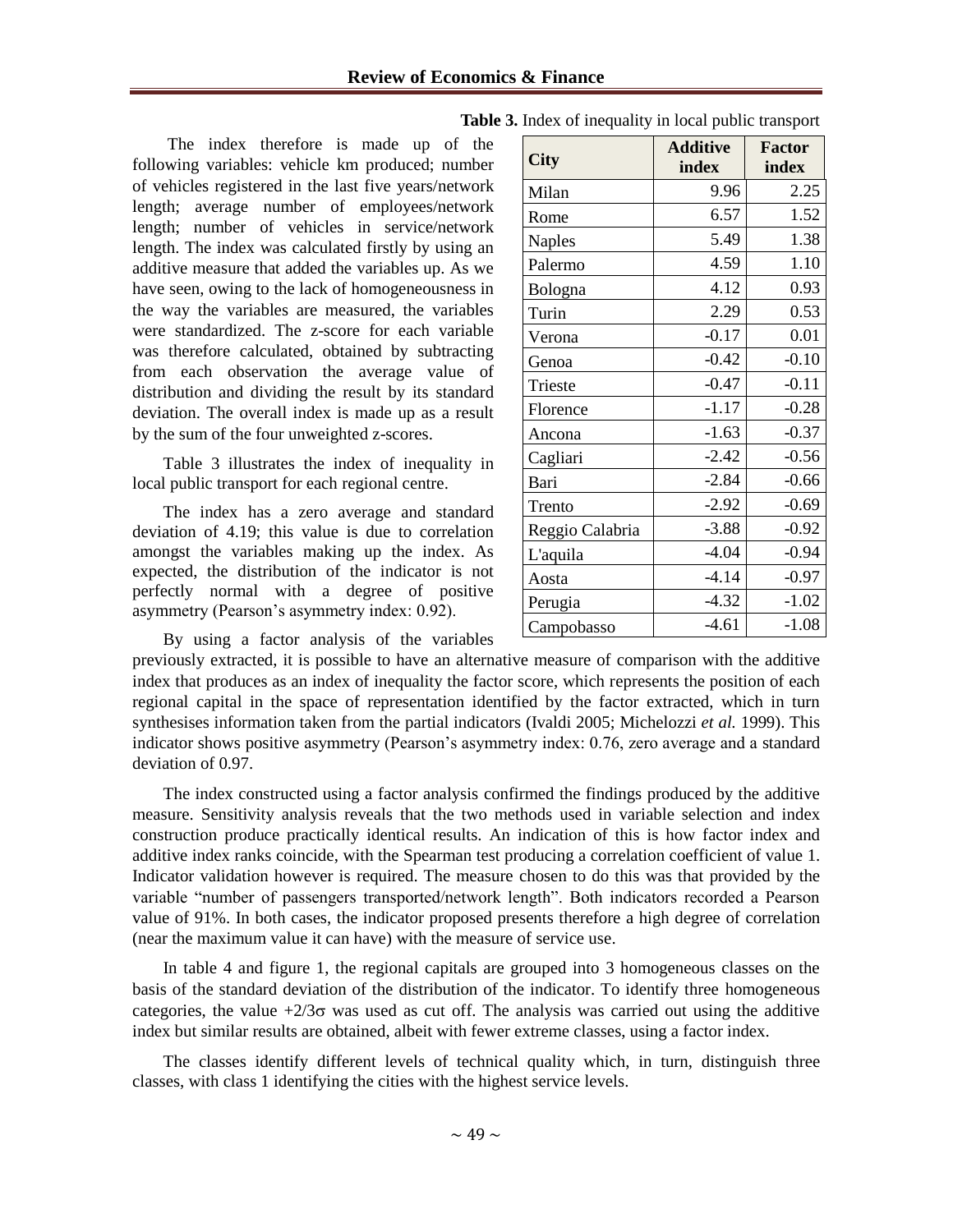

Figure 1. Map showing the index division of inequality in the provision of local public transport

| Table 4. Index division of inequality in the provision of local public transport |  |
|----------------------------------------------------------------------------------|--|
|----------------------------------------------------------------------------------|--|

| <b>Index class</b> | <b>City</b>                                                         |
|--------------------|---------------------------------------------------------------------|
| Class 1            | Milan, Rome, Naples, Palermo, Bologna                               |
| Class 2            | Turin, Verona, Genoa, Trieste, Florence, Ancona, Cagliari           |
| Class 3            | Trento, Bari, Reggio Calabria, L'Aquila, Aosta, Perugia, Campobasso |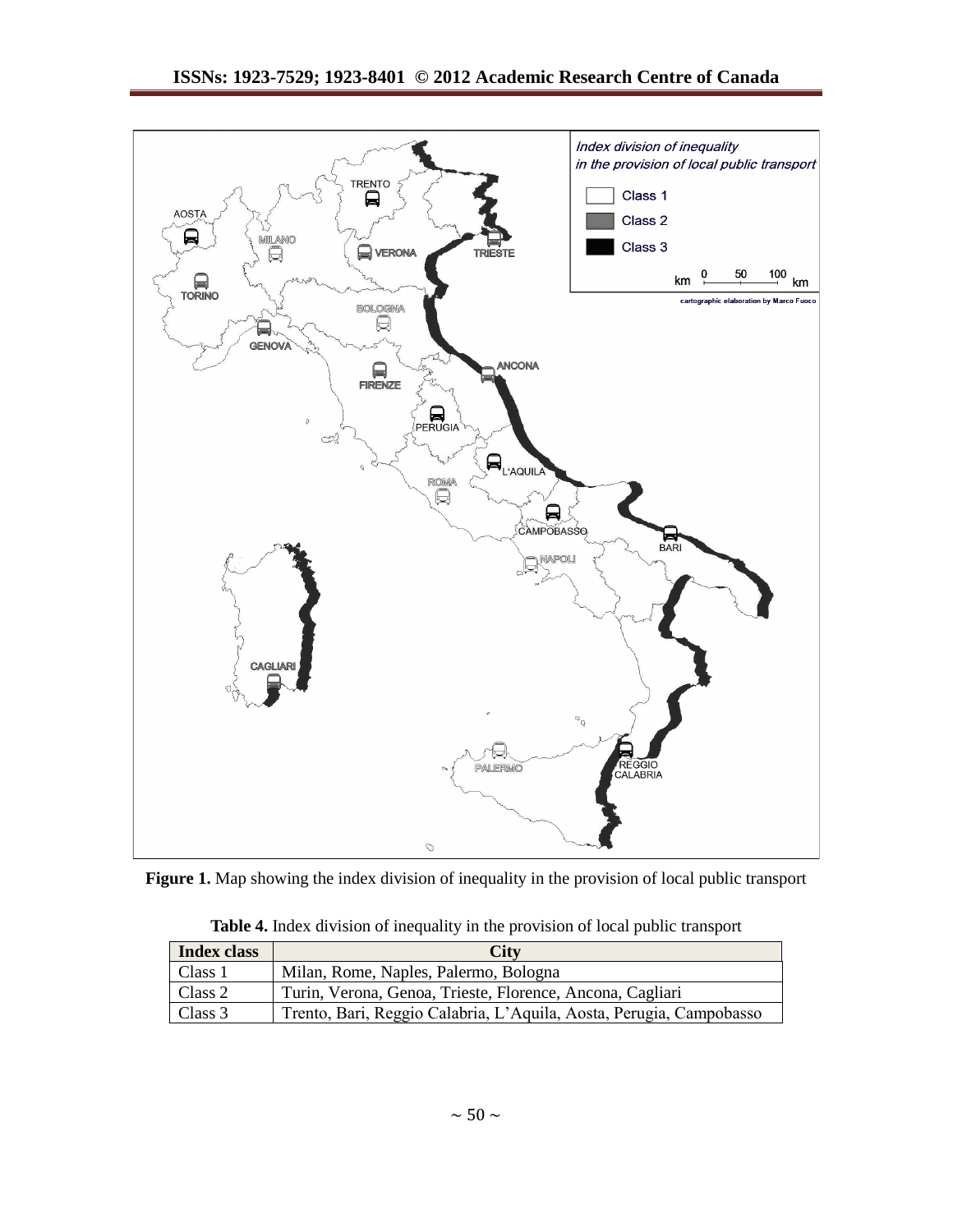## **4. Discussion and Conclusions**

-

On the basis of the analysis carried out, three inter-related aspects emerge: (1) the performance of what we refer to as the "technical" quality of local public transport in Italy; (2) the extent and quality of political awareness regarding collective urban transport and its impact on service quality; (3) the Italian legislative context in which the local public transport sector operates.

1. As regards performance in technical quality, the analysis of Italian regional centres reveals different levels of service, and places only five cities in band 1, with seven cities both in band 2 and band 3. In particular, Rome, Naples, Palermo and Bologna recorded the highest levels in the effectiveness (technical as opposed to perceived) of the service provided. In intermediate band 2, seven cities record service levels inferior to those of the top five: Turin, Genoa, Florence, Verona. Trieste. Cagliari and Ancona. The poorest performing cities measured on the basis of the indicators selected are positioned in band 3: Reggio Calabria, Perugia, Trento, L'Aquila, Campobasso and Aosta.

Geographically, no qualitative differences emerge between the north and south of Italy, the latter generally viewed as the economically most problematical area of the country. In fact, both areas have cities placed in the first and third classes. Instead, size in terms of number of inhabitants and area  $(km<sup>2</sup>)$  appears to be of greater significance. In fact, with some exceptions, the largest cities are those with the highest qualitative performances, confirming the fact that where consolidated policies in support of local public transport are in place allied to restrictions on the use of private cars, service levels improve<sup>3</sup> (Canali *et al.* 2000). A vicious cycle of congestion that negatively impacts collective transport is more likely in cities with no effective urban mobility policy: the greater the use of the motor car, initially justified by the inherent characteristics of this form of transport – comfort, flexibility, capillarity, speed – determines a fall in the demand for public transport, a reduction in service and a subsequent worsening of quality (both measurable and perceived), which leads to a further fall in market share. Such a vicious cycle is accentuated by the fact that increased levels of private transport create greater congestion which proportionally has a more damaging effect on public transport<sup>4</sup> (Musso, Burlando 1999), unless equipped with suitable infrastructure to contrast the impact of private transport. In brief, medium-sized cities, where there

 $3$  A study carried in 2000 investigating the relationship between government (central and local) mobility policies and the size of urban areas reveals significant differences in the number of policies applied in large cities and medium-sized centres. In particular, the analysis concluded that the quantity and quality of mobility-related measures applied in large cities is markedly greater than in smaller ones. In fact, larger cities have a range of policies that are in general more innovative and which are applied synergically. For more details, see Canali, Musso, Burlando, Pelizzoni (2000).

<sup>4</sup> Congestion negatively affects collective transport more than private transport owing to (i)itinerary rigidities that prevent route optimisation on the basis of traffic conditions; (ii) waiting times at stops, which being a function of the ratio between the average space occurring between two successive vehicles and their speed, will clearly increase with a decrease in vehicle speeds; (iii) delays in timetabled services and subsequent reductions in the reliability and quality of the service offered. The result is that congestion, normally caused by private transport, penalises individual transport to a lesser extent in comparison to collective transport, which in turn acts as further incentive to use private forms of transport. The effect of this is a reduction in local public transport revenues against a backdrop of rising costs due to increased fuel consumption and above all longer driving times for the same route. The effect for the transport operator is a reduced capacity to cover running costs through service-generated revenues; a reduction in the effectiveness of the service offered also negatively impacts business management efficiency. See Musso, Burlando (1999) chapter 9.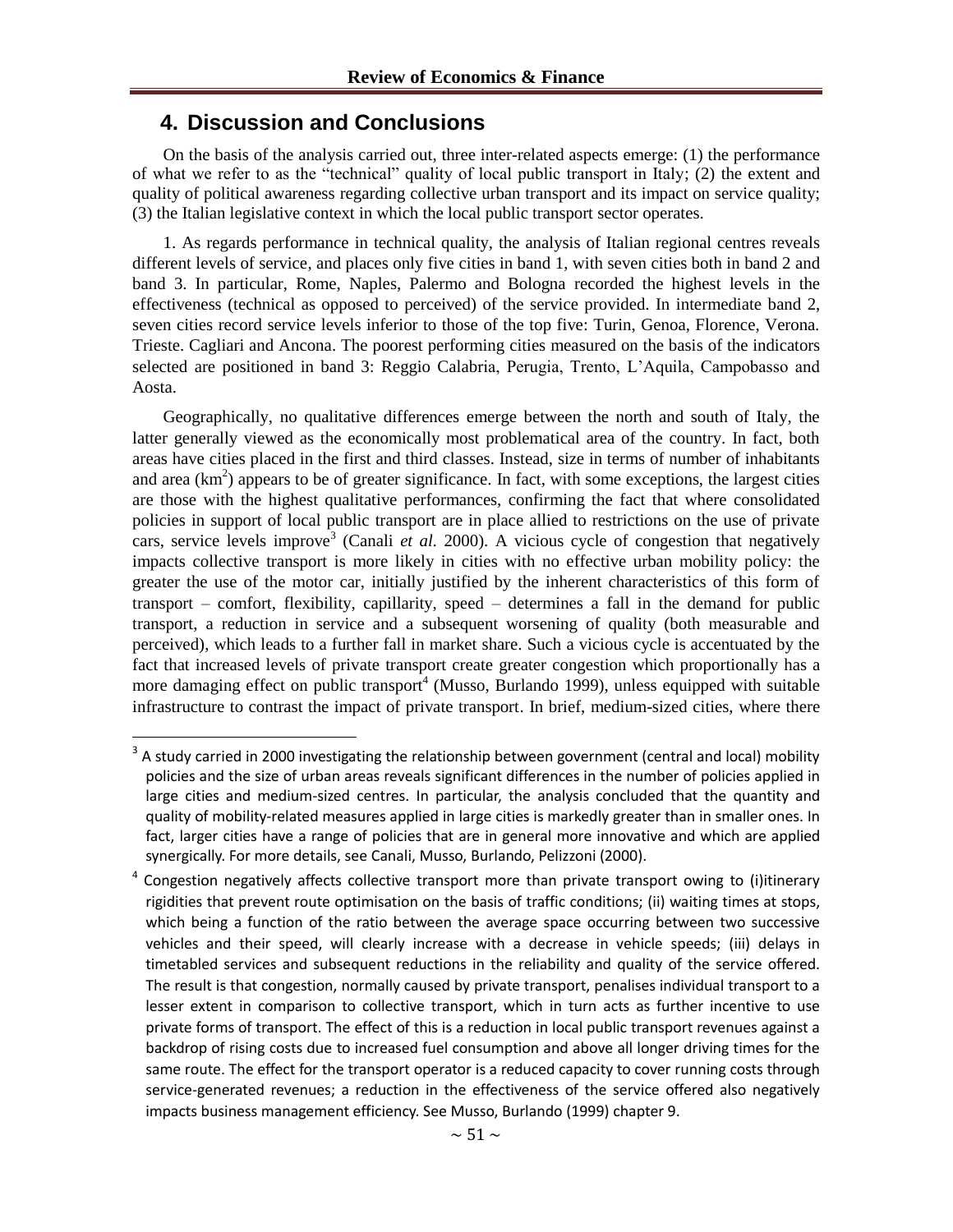are proportionally fewer problems of movement from one place to another and where private transport is the primary mobility solution<sup>5</sup>, pay a high price for the limited attention given to public transport in the form of lower technical quality levels. In large cities, where congestion, pollution and negative externalities are urgent issues, local government has long given priority to the development of effective strategies for the organisation of mobility. Local public transport in Italy's largest cities in fact has a higher level of technical quality due to, on one hand, greater attention on the part of local government and the subsequent application of a set of mobility-dedicated measures and, on the other, proportionally less dependence on private transport, which alleviates the vicious cycle described above.

2. An aspect related to public transport performance is the importance given to the question of urban collective mobility by local government. Our analysis of the Italian context reveals overall similarities in funding levels across regional centres. Lower levels of technical quality coincide with municipalities where less is spent on local public transport. It is likely therefore that low technical quality levels stem from, in addition to managerial incapacity, scarce attention to the problem and limited implementation of measures aimed at raising public transport performance. Such measures have been widely discussed in the literature and can be summarised as follows<sup>6</sup>:

- separation of collective transport from private transport and restrictions on the latter in order to break the vicious cycle whereby an increase in private transport determines a worsening in the qualitative level of local public transport;

- increase of intermodality aimed at favouring positive interdependencies between private and public transport;

- infrastructure policies (local public transport dedicated infrastructures including low cost initiatives such as traffic separators for bus lanes);

- innovation in vehicles, services, information technologies, payment systems;

- quality monitoring and control.

<u>.</u>

Increased political focus on the issue of urban mobility will have a positive effect on local public transport in terms of performance: greater attention to collective transport will create an awareness of the need for a synergic approach in applying the measures outlined above which will in turn shift the emphasis onto government (central and local) rather then the local transport operator as the key player in governing the complex systems of both public and private mobility. With this in mind, greater collaboration is required between government (ultimately responsible for policy decisions in the area of urban mobility) and transport operators, particularly in those cities with the lowest levels of technical quality.

3. A further key element is the legislative setting in which Italian local public transport operates and in particular the current state of reforms started more than 15 years ago. For decades local public transport in Italy has suffered from financial unsustainability allied to an inability to address and respond in quantitative and qualitative terms to the needs of the mobility demand side. The application, albeit belated, of the underlying principles contained in Legislative decree 422/1997 would go some way towards containing (as well as other things) service ineffectiveness. A case in point is the fact that a conduit for improvements is the elimination foreseen by the reform of a

<sup>&</sup>lt;sup>5</sup> Reference is made here to motorised transport and not to alternatives such as travelling by bicycle or on foot which, due to shorter average distances, may be an attractive alternative. It should be noted, however, that these forms of transport are less feasible in urban areas where the average age of the population is high. In this case, public transport is the more convenient form of transport.

 $^6$  For details regarding the measures, see Musso, Burlando (1999), chapter 8.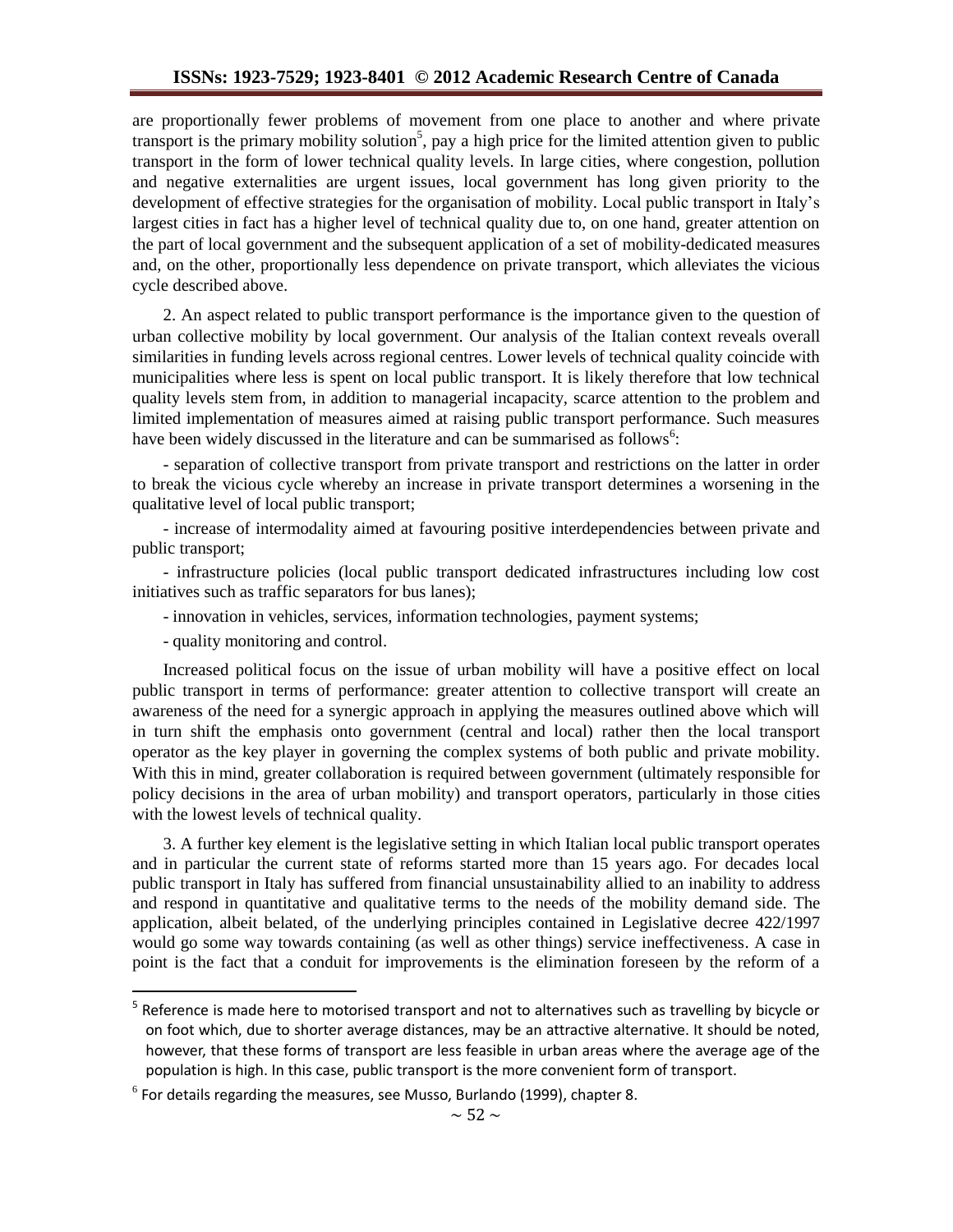protectionist system that effectively prevented transport operators from failing. Legislative decree 422/1997 outlined an extremely innovative institutional and management framework that represented a significant break with the past. Its main features were:

- the transfer of legislative responsibility from central government to regional and local levels. By bringing decision making closer to transport users, the services provided should respond more effectively to the mobility needs of the local community;

- the introduction of tender procedures that sought to discourage the concession of transport services by local government to firms controlled by local government itself. Such practices create monopolistic conditions in which the transport operator, being exempt from market discipline, i.e. the risk of failure, has little incentive to seek operational efficiency.

The overriding aim of the Decree was to reduce the sector's inefficiency and ineffectiveness. However, the liberalisation of local public transport, which has been the subject of heated debate for over 15 years, has yet to come about. Clear, definitive and binding legislation is required in order to bring order to a sector in serious difficulty. The aspects identified at points 2 and 3 above show that the causes for the failure of so many major Italian cities to reach the top performance band (band 1) do not lie exclusively with transport operators. In fact, these cities' poor performance levels can be cogently attributed also to the absence of a coherent approach to mobility at local government level plus a legislative scenario characterised by a plethora of ill-conceived and often contradictory measures.

What emerges from the present work is the need for the periodic production of business data by transport operators to be used in the construction of performance indices. Consistent with the role of planning and control envisaged by the reforms mentioned above, government should determine a method of data collection and index construction that is uniform for all operators. Homogeneousness in these areas will allow for an efficient analysis of transport operators' performances rather than analytical inefficiencies inherent in the present situation. In fact, the marked differences in data collection methodologies lead to scarce comparability of data and excessive collection costs (initial analyses often have to be integrated by interviews regarding single items of data). Without the changes outlined here, a reduction in inequality in local transport services in Italy is not on the immediate horizon.

Although if it is extremely difficult to obtain homogeneous data, future work may lead to use this method for the analysis of the LPT sector in other countries allowing therefore, to carry on comparisons between different cities in different countries.

#### **References**

- [1] Benach J., Yasui Y. (1999), "Geographical patterns of excess mortality in Spain explained by two indices of deprivation", *Journal of Epidemiology and Community Health*, 53(7):423-431.
- [2] Bland J., Altman D. (1996), "Statistics Notes: Transforming data", *British Medical Journal*, 312: 770.
- [3] Box G., Cox D. (1964), "An analysis of transformations (with discussion)", *Journal of the Royal Statistical Society*, Series B(Methodological), 26(2): 211-252.
- [4] Cadum E., Costa F., Biggeri A., Martuzzi M. (1999), "Deprivazione e mortalità: un indice di deprivazione per l'analisi delle disuguaglianze su base geografica", *Epidemiologia e Prevenzione*, 23: 175-187.
- [5] Canali C., Musso E., Burlando C., Pelizzoni C. (2000), "Policies for sustainable mobility in Italian cities", In: *Urban Transport VI*, Wessex Institute of Technology (Wit Press), Southampton, Boston.
- [6] Carstairs V. (2000), "Socio-economic factors at area level and their relationship with health", In: Elliott P., Wakefield J., Best N., and Briggs D. (Eds.), *Spatial Epidemiology Methods and Applications* (pp. 51-68). Oxford University Press.